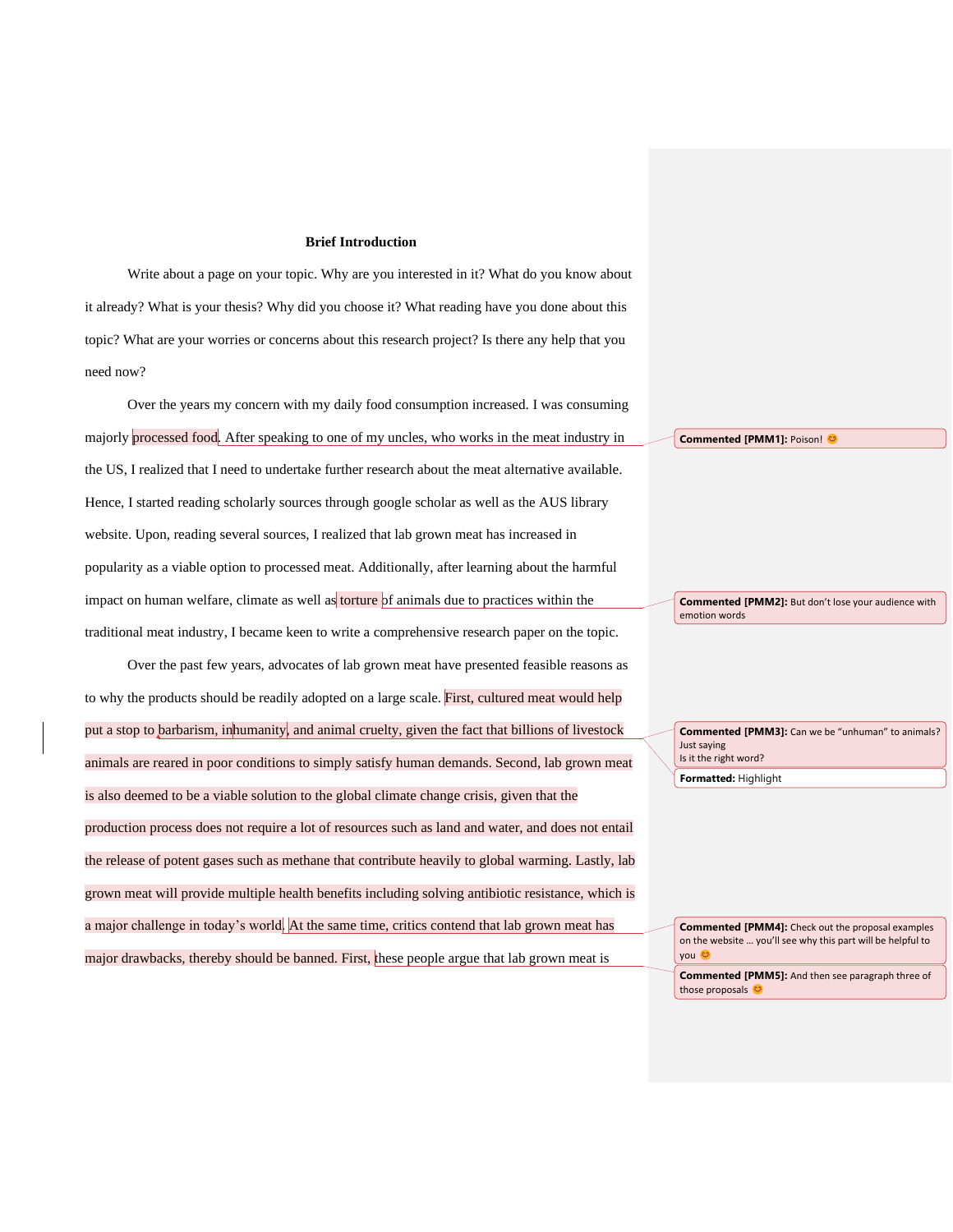expensive. Critics also suggest that lab grown meat is yet to be readily accepted by consumers as a viable alternative to livestock meat, mainly because of costs, taste, and the novelty of the production technology. This research paper will argue that lab grown meat is a suitable alternative to livestock meat because it addresses animal cruelty, climate change and health risks associated with livestock meat.

## **References**

Using APA formatting, list at least two high quality journal articles references that you are considering using.

Chriki, S., & Hocquette, J.F. (2020). The myth of cultured meat: A review. *Frontiers in Nutrition*, *7*(4), 7-16. doi:10.3389/fnut.2020.00007

Heffernan, O. (2017). Sustainability: A meaty issue. *Nature*, *544*(7651), S18-S20. doi:10.1038/544S18a.

## **Planning**

Using the formatting of previous students (see writingtheresearchpaper.com), make a very detailed plan for the semester.

I am enrolled in five courses this semester including Advanced Academic Writing (ENG 204), Electric Circuits I (ELE 211), Differential Equations (MTH 205), Digital Systems (COE 221), and Survey of Art (Art 101). As an electrical engineering major, I enjoy learning technical skills, but I also enjoy reading and writing. I enjoy reading and watching documentaries about technological advancements and environmental sustainability. Specifically, over the past few years, learning about environmental sustainability and reflecting on my personal lifestyle has